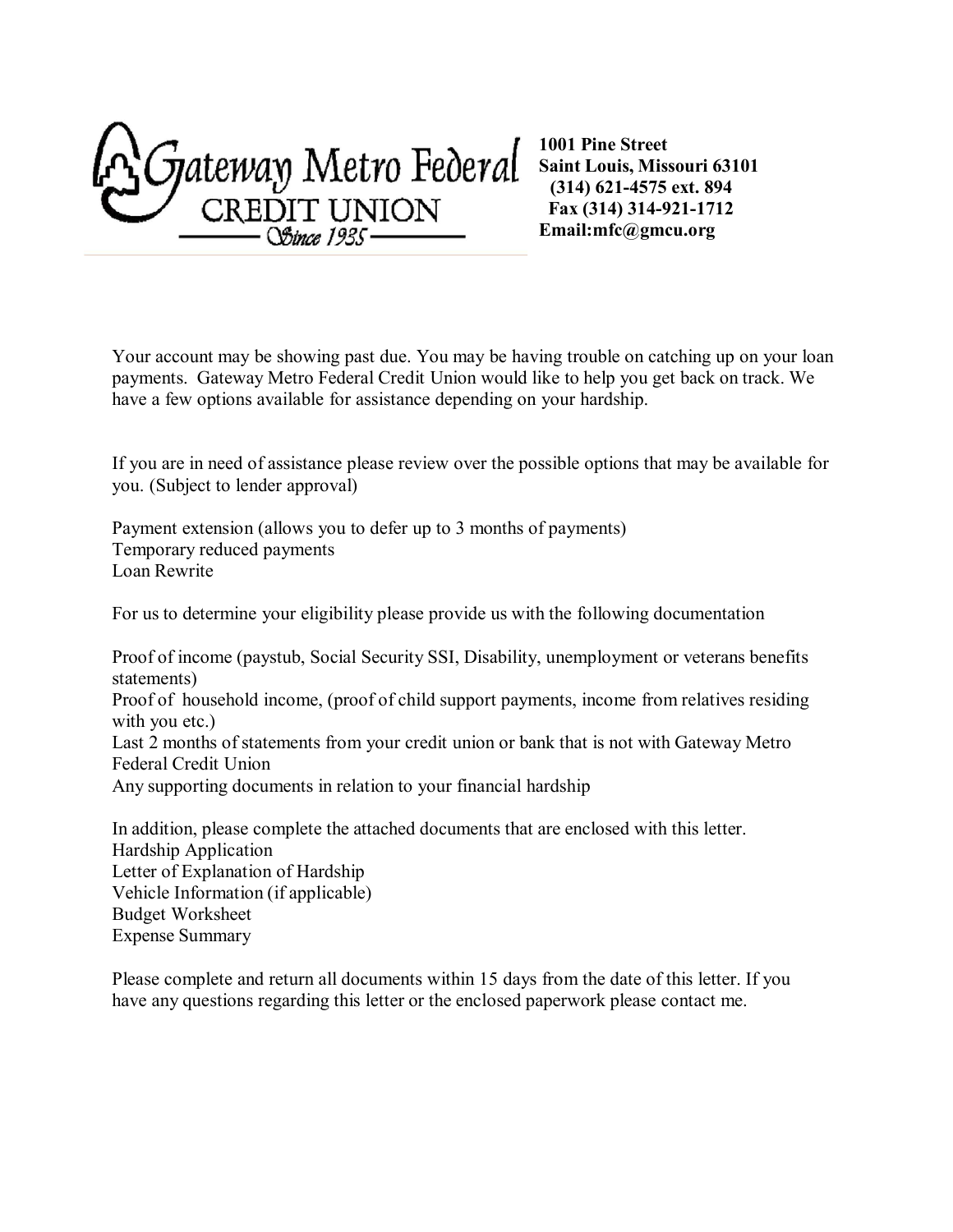Upon the credit union receiving your packet, your credit may be pulled and your packet will be reviewed.

Sincerely,

Sincerely,<br>Gateway Metro Federal Credit Union 314-621-4575 314-921-1712 (fax) mfc@gmcu.org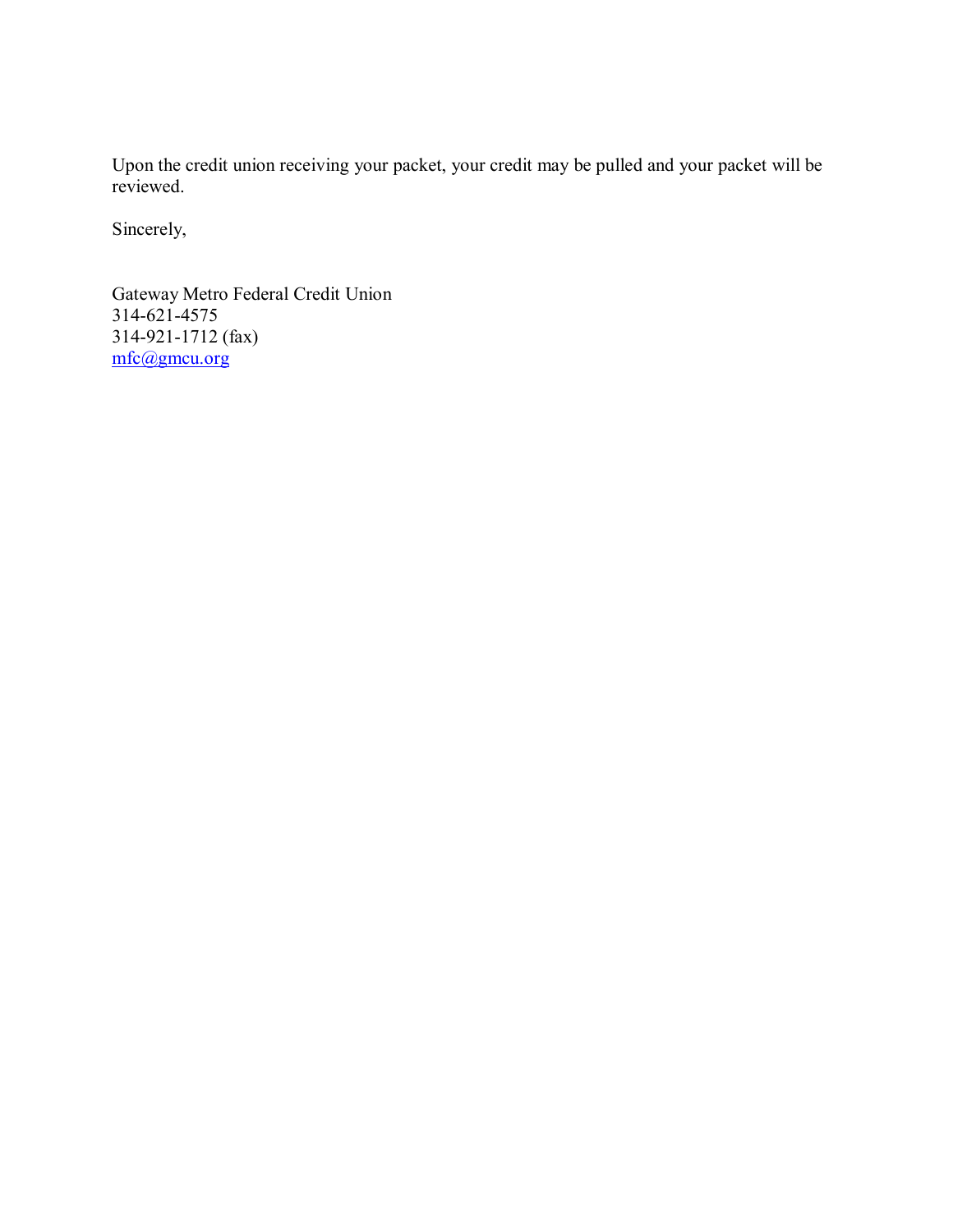

## **Hardship Application**

*Please print* 

| Name:                          | $\overline{\phantom{a}}$ , and the contract of $\overline{\phantom{a}}$ |  |
|--------------------------------|-------------------------------------------------------------------------|--|
| First                          | Last                                                                    |  |
|                                |                                                                         |  |
| Name: $\frac{1}{\text{First}}$ |                                                                         |  |
|                                | Last                                                                    |  |
|                                |                                                                         |  |
|                                |                                                                         |  |
|                                |                                                                         |  |
|                                |                                                                         |  |
|                                |                                                                         |  |
|                                |                                                                         |  |
|                                |                                                                         |  |
|                                |                                                                         |  |
|                                |                                                                         |  |
|                                |                                                                         |  |
|                                | Supervisor name: Number: Number:                                        |  |
|                                |                                                                         |  |
|                                |                                                                         |  |
|                                |                                                                         |  |
| Reference:                     | Phone number:                                                           |  |

 **\*This is only an application. Filling this out does not guarantee your request will be approved\*** 

 Have Questions? Contact our Member Resolution Department at [mfc@gmcu.org o](mailto:mfc@gmcu.org)r call 314-621-4575 ext. 894.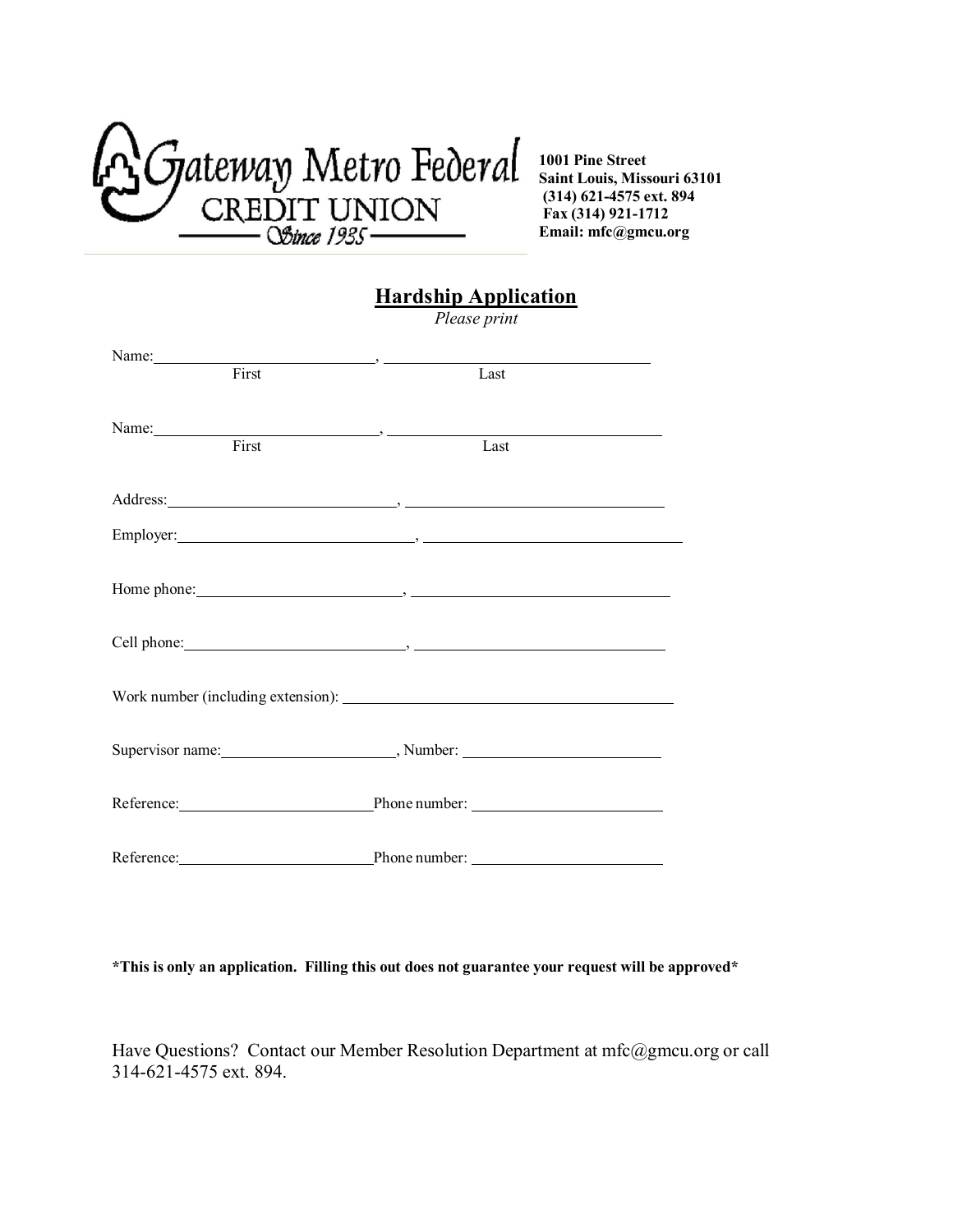

Detailed Letter of Hardship

| Borrower Signature: | Co-Borrower Signature: |
|---------------------|------------------------|
|                     |                        |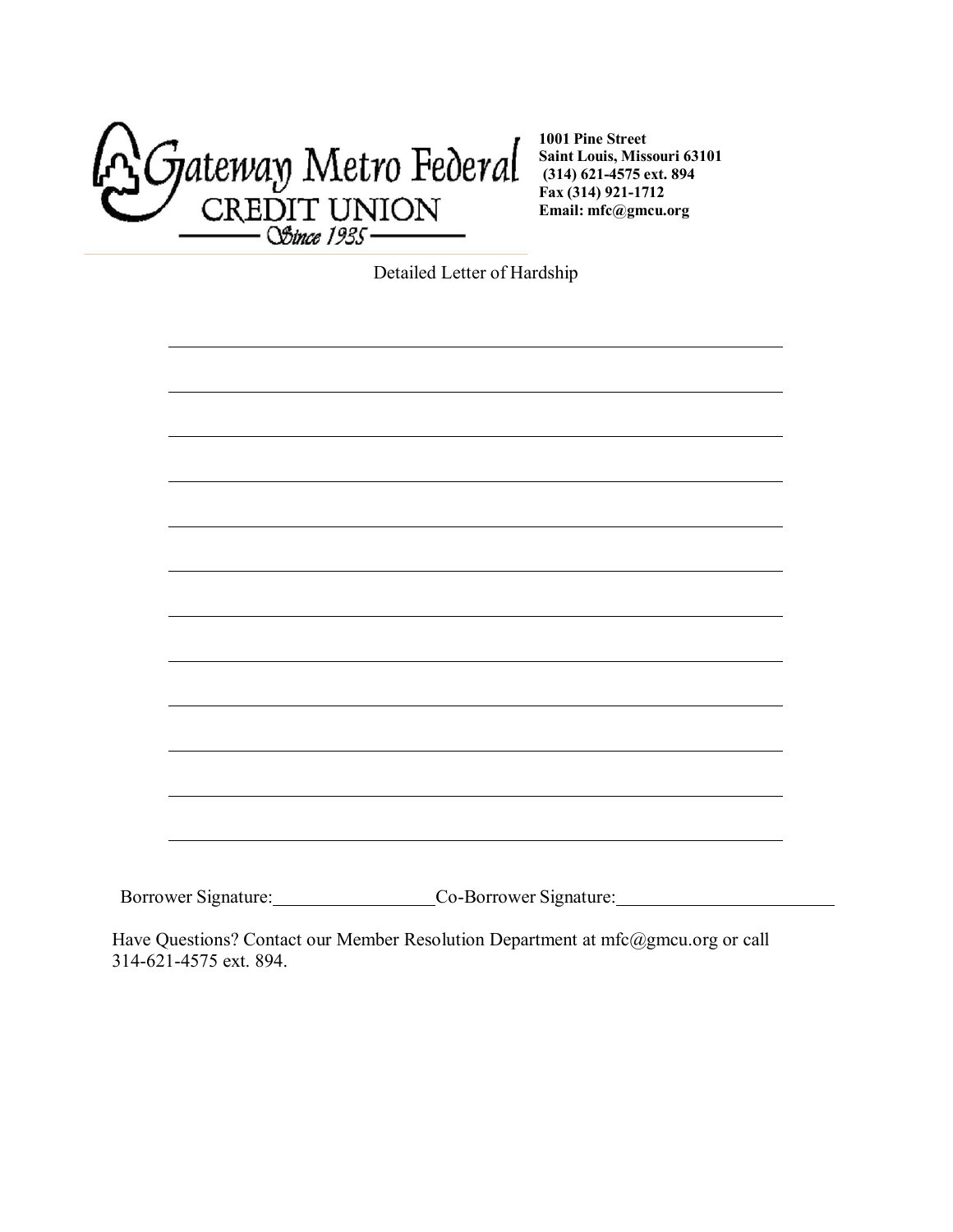Metro *FeOeral*  **CREDIT UNION**  *--05bra* J!J3S--

## **Vehicle Information**

| Year: $\frac{1}{\sqrt{1-\frac{1}{2}} \cdot \frac{1}{2}}$ |  |  |
|----------------------------------------------------------|--|--|
|                                                          |  |  |
|                                                          |  |  |
| $\Box$ 8 Cyl Gas                                         |  |  |
| 6 Cyl Gas<br>$\Box$                                      |  |  |
| 4 Cyl Gas                                                |  |  |
| Diesel                                                   |  |  |
| Aluminum/Alloy Wheels<br>$\Box$                          |  |  |
| Leather seats                                            |  |  |
| Power Seat                                               |  |  |
| Power sunroof                                            |  |  |
| Rear entertainment                                       |  |  |
| Towing package                                           |  |  |
| Luggage rack                                             |  |  |
| Fixed running boards                                     |  |  |
| Automatic transmission                                   |  |  |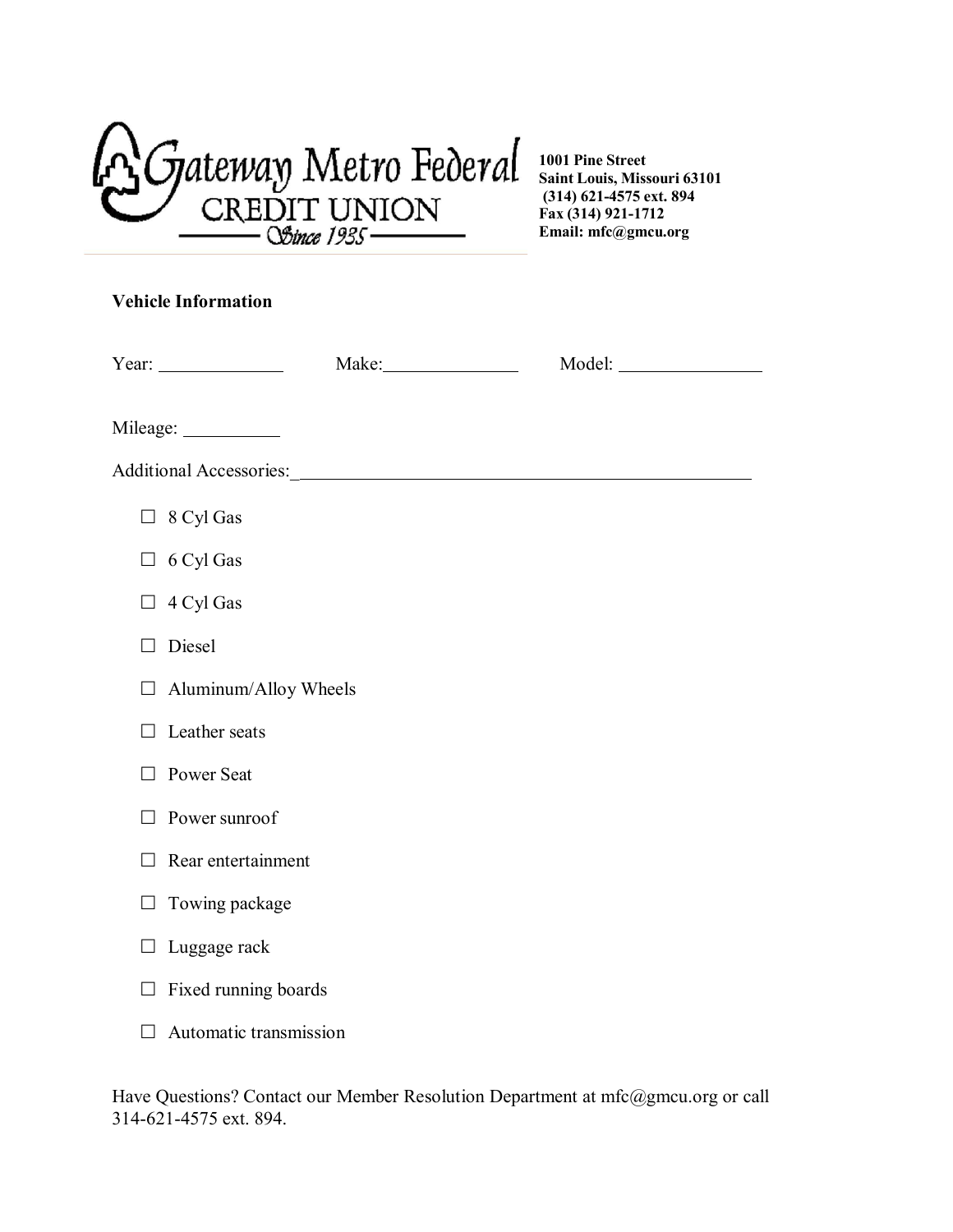

## **Budget Worksheet**

| <b>MONTHLY INCOME</b>   | <b>GROSS</b> | <b>NET</b> |
|-------------------------|--------------|------------|
|                         |              |            |
| <b>EMPLOYER</b>         |              |            |
| <b>RETIREMENT</b>       |              |            |
| <b>CHILD SUPPORT</b>    |              |            |
| <b>SOCIAL SECURITY</b>  |              |            |
| <b>FOOD STAMPS</b>      |              |            |
| <b>UNEMPLOYMENT INS</b> |              |            |
| <b>SUPPORT FROM</b>     |              |            |
| <b>FAMILY</b>           |              |            |
| <b>OTHER</b>            |              |            |
| <b>Total</b>            |              |            |

| <b>JOINT INCOME</b>     | <b>GROSS</b> | NET |
|-------------------------|--------------|-----|
|                         |              |     |
| <b>EMPLOYER</b>         |              |     |
| <b>RETIREMENT</b>       |              |     |
| <b>CHILD SUPPORT</b>    |              |     |
| <b>SOCIAL SECURITY</b>  |              |     |
| <b>FOOD STAMPS</b>      |              |     |
| <b>UNEMPLOYMENT INS</b> |              |     |
| <b>SUPPORT FROM</b>     |              |     |
| <b>FAMILY</b>           |              |     |
| <b>OTHER</b>            |              |     |
| Total                   |              |     |

| COMBINED<br><b>INCOME</b> |       | <b>GROSS</b> | <b>NET</b> |
|---------------------------|-------|--------------|------------|
|                           | Total |              |            |